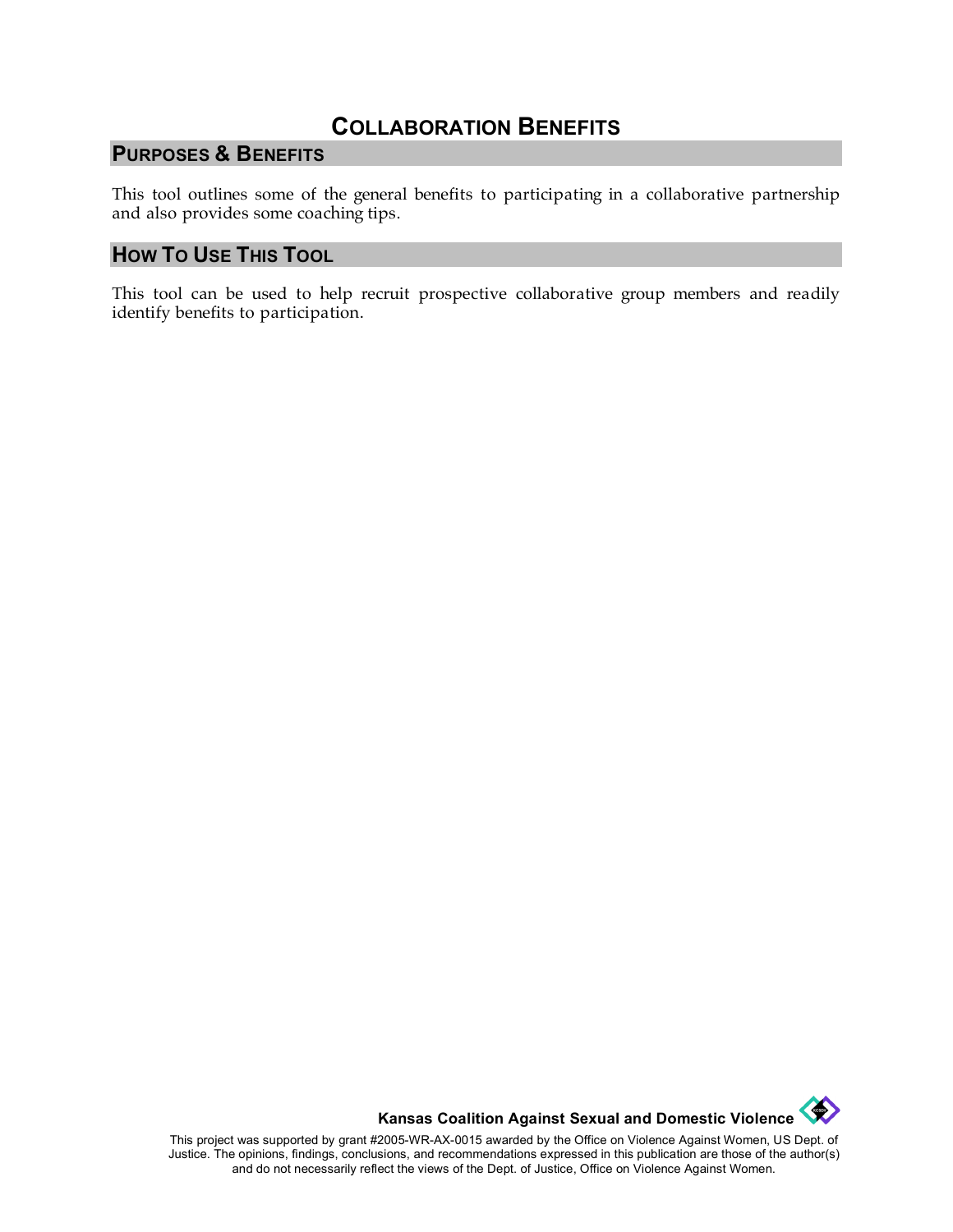#### **RECRUITING COLLABORATIVE MEMBERS**

The specific individuals you and your collaborative identify as stakeholders will vary depending on the issue(s) you select to work on. Not everyone you invite will be willing or able to participate. In order to maximize the effectiveness of your recruitment efforts, you need to explain to potential participants not only why the group's work is important, but also how they benefit by participating. For those of us who are passionate about the issues, the importance of participating may seem obvious – sexual and domestic violence affect all of us, in some way or fashion. For others, the decision to participate may be influenced by competing demands on their time, from work, family, other volunteer work or any other number of important life aspects. Don't assume that these individuals don't understand or care about the importance of addressing sexual and domestic violence. Often, we have more support than we realize in the community. It's simply a matter of helping them to assess the value of giving up time spent on other important tasks in order to help the group. At the same time, it's important that group members don't feel pressured to over-commit and make promises they can't keep. Remember, there are many roles for community members to play in the collaborative's efforts to create change.

Below, you will find some general talking points or ideas to consider in crafting your recruitment message. Be sure to tailor your message to the individual you are approaching as much as possible. Consider what things may be competing for their time and what messages might be most persuasive to them. Studies of volunteering suggest that a key factor in an individual's decision to volunteer is being personally asked, preferably by someone with whom they have a relationship. You might also consider if you have an ally who would be willing to approach the potential recruit.

If someone says no – don't be discouraged! Many others will say yes.

#### **SEXUAL AND DOMESTIC VIOLENCE TALKING POINTS**

#### **You Know A Victim or Survivor**

- One in 10 Kansas women are victims of domestic violence, which can include verbal, emotional, economic, sexual and physical abuse.!!*"Domestic Violence Victim Services: Awareness, Use and Satisfaction Project," Docking Institute for Public Affairs and the Governor's Grants Programs, 2007.*
- An estimated 3,040 women and 962 men are raped each year in Kansas.!!*Sexual and Domestic Violence Advocacy Services in Kansas, Kansas Coalition Against Sexual & Domestic Violence, 2009.*
- Kansas averages 3,200 Protection from Stalking Order filings each year. *"A Report on Domestic Violence and Rape Statistics in Kansas, as Reported by Law Enforcement," Kansas Bureau of Investigation, 2008.*
- Kansas averages 7,700 Protection from Abuse Order filings each year. *"A Report on Domestic Violence and Rape Statistics in Kansas, as Reported by Law Enforcement," Kansas Bureau of Investigation, 2008.*
- On average, 22 adults and 9 children are murdered each year in Kansas as a result of domestic violence. *Kansas Bureau of Investigation, February 2010.*

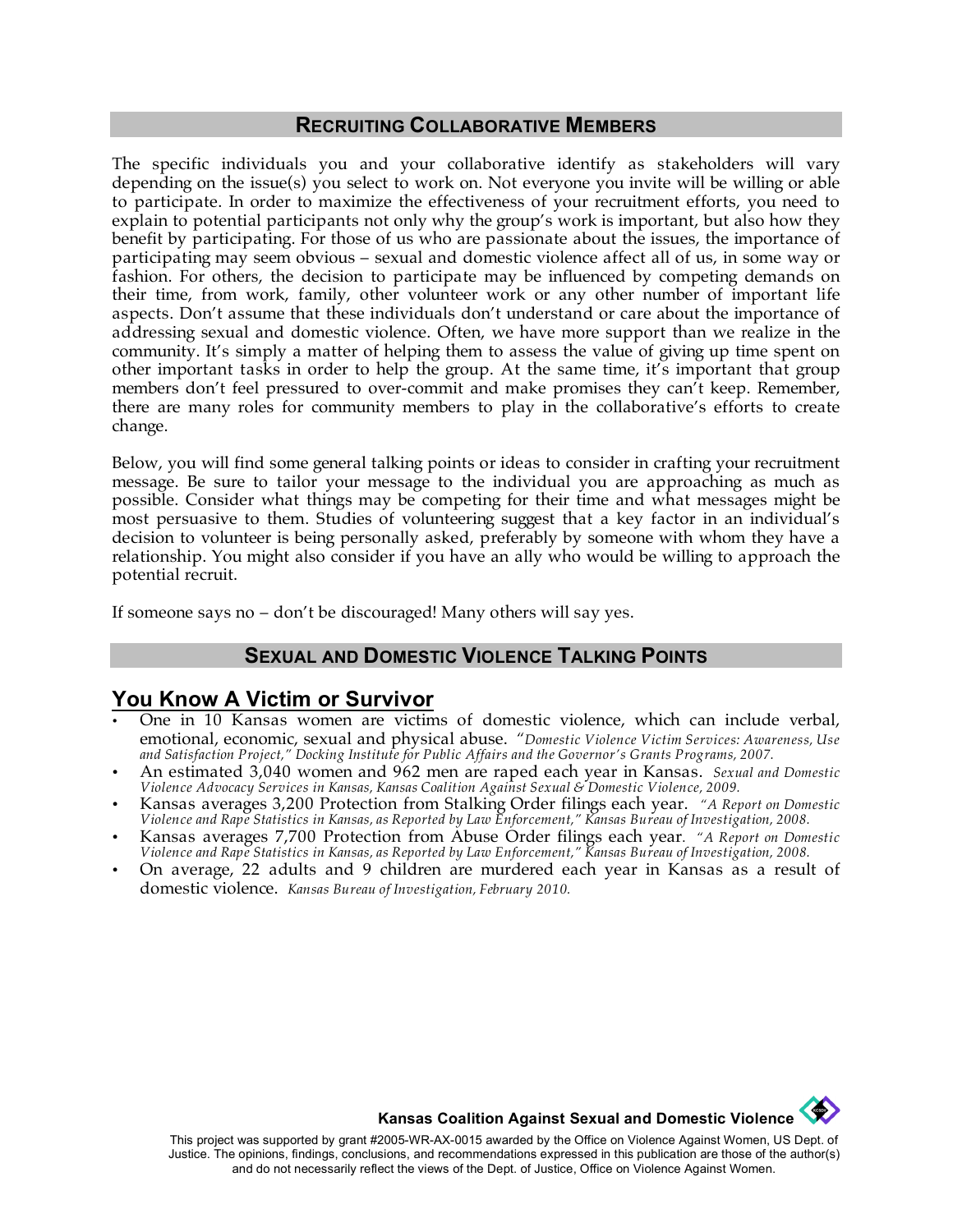# **How Victims Impact Your Life & Your Community**

Even when it is not obvious, you may be interacting with victims of sexual and domestic violence during your daily life — in your workplace, at your school, in your faith community, in your neighborhood, or maybe even in your inner circle. As victims work to heal from the physical and psychological trauma they've experienced, every aspect of their life is affected, and that ripple effect can be felt throughout your entire community. Join us to be part of the solution.

# **For Parents, Mentors & Educators**

Teens and young adults are experiencing alarmingly high rates of dating abuse with serious consequences, including but not limited to doing poorly in school, binge drinking and using drugs, engaging in risky sexual behavior and unhealthy dieting behavior, attempting suicide, and initiating fights. "*Physical Dating Violence Among High School Students—United States," Centers for Disease Control and Prevention, 2003.*

This violence is occurring at a time of critical development, a time when victims and perpetrators are learning about long-term relationships, and they may be learning to normalize these patterns of violence and carry them into their future relationships. "*A longitudinal perspective on dating violence among adolescent and college-age women," Smith PH, White JW, Holland LJ, American Journal of Public Health, 2003.*

### **For Health Care Providers**

According to the Centers for Disease Control and Prevention, assaults are the leading cause of non-fatal injuries for females in the United States, and sexual assaults are the third leading cause of non-fatal injuries for females. For every victim who seeks medical treatment, there are countless others who don't.

A survivor may face a variety of health concerns as a result of her victimization, including gastrointestinal disorders, migraines and frequent headaches, and reproductive health issues. In addition, survivors are more likely to display behaviors that may present future health complications, including substance abuse, alcoholism, suicide attempts, and engaging in unhealthy dieting practices and high-risk sexual behavior. *Centers for Disease Control and Prevention website, 2009.*

# **Mental Health Care Providers**

According to the Centers for Disease Control and Prevention, assaults are the leading cause of non-fatal injuries for females in the United States, and sexual assaults are the third leading cause of non-fatal injuries for females. These assaults carry a range of mental health implications as well, and for every victim who seeks mental health treatment, there are countless others who don't.

Sexual and domestic violence victims can suffer from a variety of psychological disorders, including post traumatic stress disorder, and survivors are more likely to display behaviors that may present future mental health complications, including substance abuse, alcoholism, and engaging in unhealthy dieting practices and high-risk sexual behavior. *Centers for Disease Control and Prevention website, 2009.*

# **For Employers & Employees**

Even when it is not obvious, domestic violence exists in your workplace. In Kansas, one in 10 adult females report domestic violence victimization, which can carry into the workplace. The U.S. Department of Labor reports that 74 percent of employed battered women have been harassed by their partner while they were at work. Perpetrators are likely to use company time and resources to abuse their victims.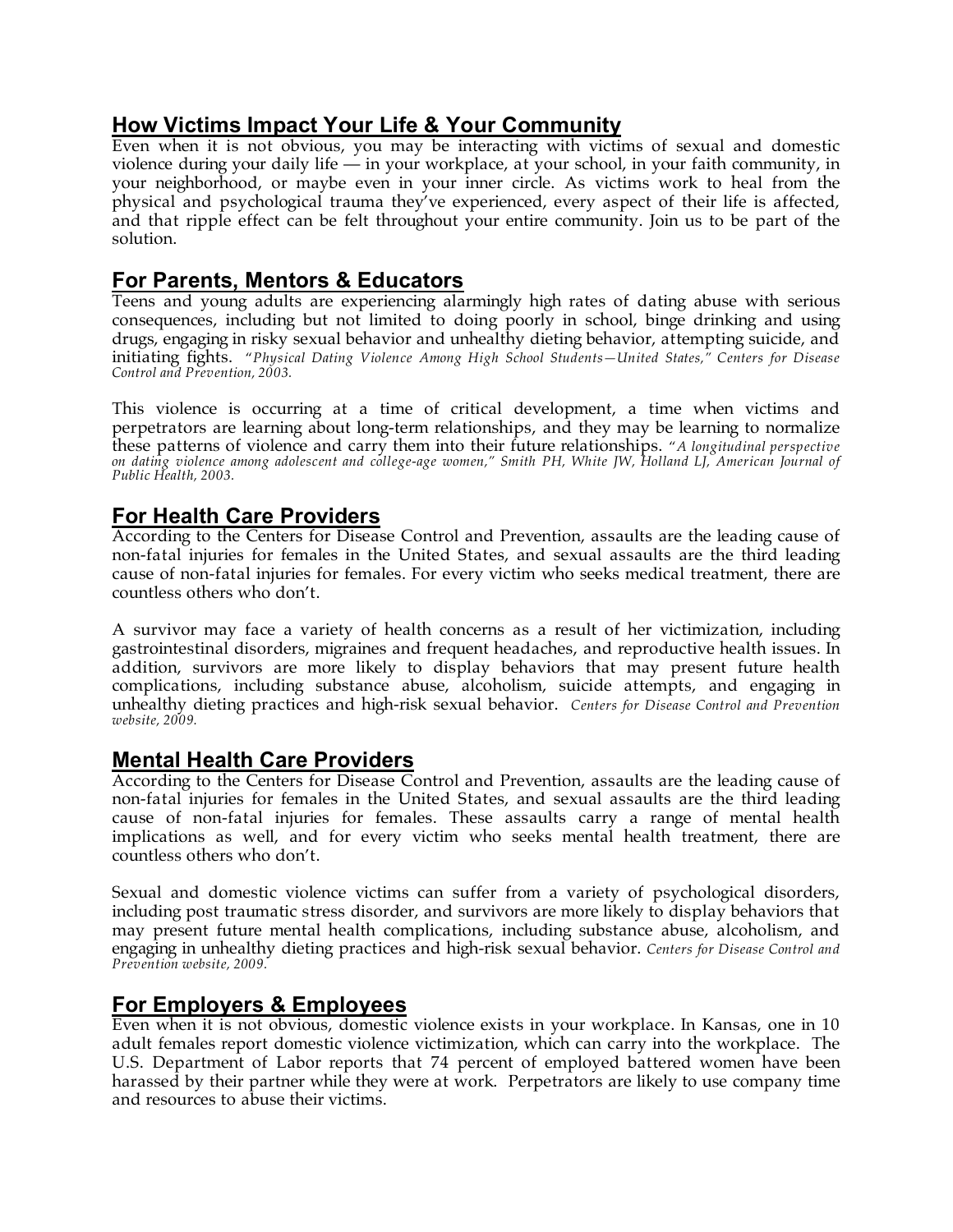Productivity loss is not the only cost for a business when violence enters the workplace. According to the Centers for Disease Control and Prevention, domestic violence costs nearly \$6 billion each year in aggregate costs, including more than \$4.1 billion in direct medical and mental health services and \$1.8 billion in productivity losses.

### **For Spiritual Leaders**

In Kansas, one in 10 adult females report domestic violence victimization. Although it seems counter-intuitive, a recent survey of domestic violence advocacy organizations serving the Kansas City area revealed that less than one percent of emergency shelter referrals come from the clergy, and that many victims in the Kansas City area are reluctant to approach their clergy person for fear of not being believed *(Johnson County Community Violence Action Council survey)*. These statistics illustrate two critical gaps for support and referrals within the faith community.

### **For Law Enforcement**

The U.S. Department of Justice reports that domestic violence-related calls constitute the single largest category of calls received by the police, accounting for 15 to more than 50 percent of all calls to law enforcement nationwide. *"Crisis Intervention in Criminal Justice and Social Services," Hendricks, J., ed., Charles C Thomas Publishers, 1991; "Evaluating the Impact of a Specialized Domestic Violence Police Unit." Friday, P., V. Lord, M. Exum, and J. Hartman. Final report for National Institute of Justice, May 2006.*

The Department of Justice also reports that intimate partner homicides comprise 40-50 percent of all murders of women in the United States. *"Assessing Risk Factors for Intimate Partner Homicide*," *Campbell et al., NIJ Journal 250, November 2003.*

In addition, the Centers for Disease Control and Prevention reports that assaults are the leading cause of non-fatal injuries for females in the United States, and sexual assaults are the third leading cause of non-fatal injuries for females. Despite these statistics, the U.S. Department of Justice research indicates very low arrest rates for intimate-partner stalking and intimatepartner sexual assault, which are two offenses that increase the risk for homicide.

Law enforcement plays a critical role in holding perpetrators accountable for their use of violence. U.S. Department of Justice research suggests that perpetrator arrests can enhance the likelihood of successful prosecution and increase victim satisfaction and safety.

# **For Civic Groups**

Sexual and domestic violence are issues that devastate every community in Kansas, regardless of the community's size or geographic location. Civic groups can play a pivotal role in raising community awareness for these issues and helping to create a community that's supportive of victims.

#### **For Media**

The media can play a pivotal role in raising community awareness of sexual and domestic violence-related issues, and reducing barriers for victims by publicizing information about services that are available in the community.

By utilizing the resources and expertise of sexual and domestic violence advocacy programs, the media can serve as a community catalyst for creating more support for victims and more accountability for batterers.

# **COLLABORATION BENEFITS**